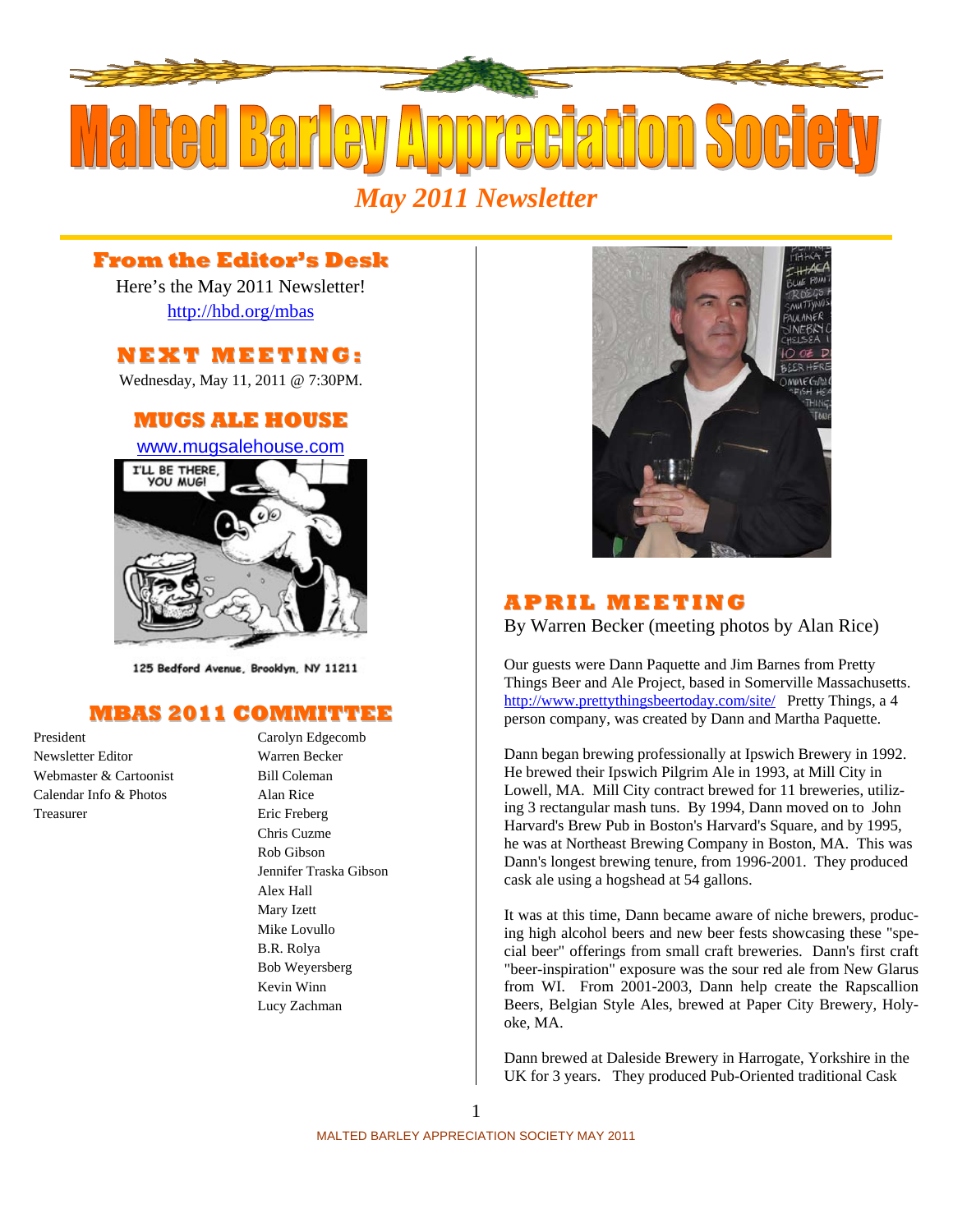Ales, 17 beers, with 14 Bitters, ranging from 3.5% - 4.4% ABV. In the UK, ABV measurements must be exact for taxation, with water added to get to the 1040 gravity level. Daleside's has a moveable mash tun, and produce full size 42 US Gallon barrels (400 lbs!) for distribution. The last beer Dann brewed at Daleside prior to returning to the US was a Pumpkin Ale, despitemk hoping to make a traditional Mild. Dann tried to get a grant from the EU for a brewery on a UK farm, but opted to move back to the US with Martha, who took a science-related job in Cambridge, MA.



Pretty Things began with its first batch (beer) Jack D'Or, Saison Ale without spices, and brewed with new yeast for every batch produced. It has a OG of 15.5 PLATO, 6.45% ABV, 45 IBU With a combination of several yeasts, it is made (along with all the PT beers) at the Paper City Brewing located in Holyoke, MA. Jack D'Or uses "taste yeast" in 100 gallon batches. The hop profile is sweet hop juice (17 barrels) bitterness of Styrian Goldings Hops for bittering, along with Palisades and Nugget Hops. Their Saison uses liquid sugar and low mash temperatures, 120 to 142 degrees. The Jack D'Or label was created by Dann, using an astonishing 480 layers to create the final layout.

Pretty Things utilizes a Parti-Gyle method, a technique involved drawing off the first part of the mash and using it to make strong ale or barley wine, then remashing the grain and drawing off the second runnings for a more ordinary, weaker concoction called small beer. Dann uses a UK malt extract, Ragus (sugar spelled backwards) is added to batches of their St. Botolph's, which is made in 100 barrel batches. Thomas Fawcett Malts are imported from the 200 year old UK Maltster. All Fawcett Malts are dark, caramel-like malts. St. B is a 5.7% ABV rustic brown ale, with a big malty, smoky Black Malt character. It has First Gold hop bitterness, a rich barley malt finish and old ale. The name "Saint Botolph's Town" is in tribute to Boston. The original Boston in Lincolnshire, England is an abbreviation of "Botolph's Town" or "Botolph's Stone". In Yorkshire, there is a churchyard 'stump' where Saint Botolph, a 7th century saint from England, spoke in the year 675.

Pretty Things Beers are distributed, with the help of Shelton Bros. in MA, NY, and RI. They produce 4 year around beers, Jack D'Or Saison, Baby Tree (year-round quadrupel brewed with dried plums), Saint Botolph's Town (big malty brown ale fermented in open squares with Yorkshire malts and eclectic yeast strains), and their Spring Seasonal, Fluffy White Rabbit, a hoppy tripel at 8.5% ABV, with Saaz, Styrian Goldings and Amarillo hops. Pretty Things uses high kreuzen, and 74.8 degrees at cooling. Baby Tree uses the Rochefort #762 Yeast, as well as Blaugies Yeast. Pretty Things produces, with the archival help beer historian Ron Pattison, a historical-reproduction line of beers, based on old UK brewery recipes. The first historical recreation from Pretty Things. February 27th, 1832 is a London XXXX Mild Ale first brewed on Brick Lane. It is a 10.5% alcohol beer: golden colored, with Kent Golding leaf hops. It was brewed without refrigeration, and we followed the original brew day document, as collected by brewing historian Ron Pattinson. Their 1832 London Style Beer reproduction used \$600.00 worth of hops. By contrast their Jack D'Or Saison has only \$80.00 hop costs.

Their "Once Upon a Time... December 6th, 1855" East India Porter (based on the original porter brewed by Whitbread) is out now.